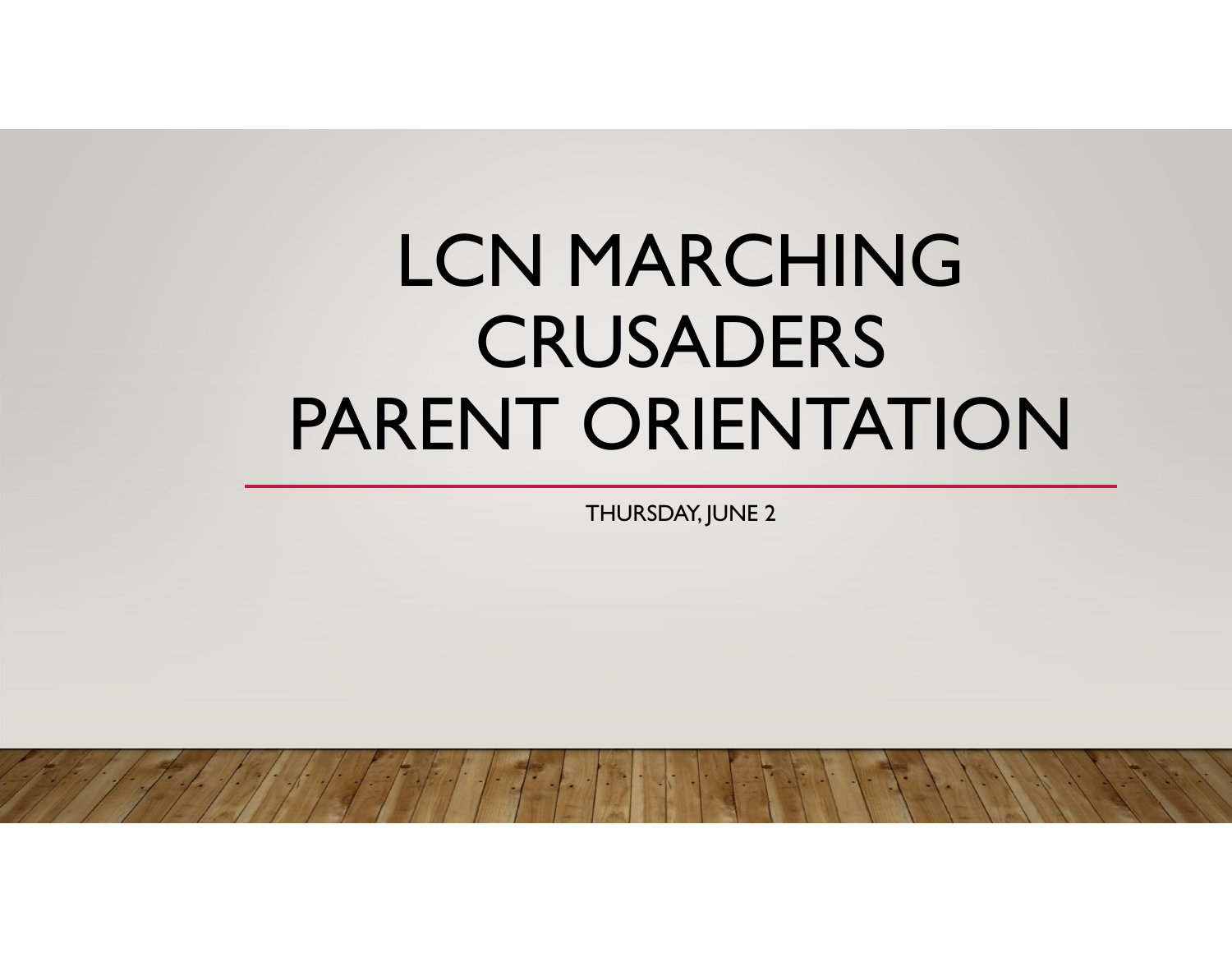# WELCOME AND INTRODUCTIONS **WELCOME AND INTRODUC**<br> **Example 18 And Society**<br> **Example Band Staff Important People**<br>
• Ms. Cates – Brass Caption Head all Season<br>
• Mr. Lee – Woodwind Caption Head all season<br>
• Mr. Berardi – Visual Caption Head, music WELCOME AND INTRODU<br>
Ma Booster Rep<br>
• TBD<br>
• Ms. Cates – Brass Caption Head all Season<br>
• Mr. Lee – Woodwind Caption Head all season<br>
• Mr. Berardi – Visual Caption Head, music arranger all season<br>
• Mr. Meti – Percussion **WELCOME AND INTRODUCTION**<br> **M** Booster Rep<br>
• TBD<br>
• Ms. Cates – Brass Caption Head all Season<br>
• Mr. Lee – Woodwind Caption Head all Season<br>
• Mr. Berardi – Visual Caption Head, music arranger all season<br>
• Mr. Meti – Pe • WELCOME AND INTRODUCTIONS<br>• FBD<br>• Ms. Cates – Brass Caption Head all Season<br>• Ms. Cates – School Med all Season<br>• Mr. Dee – Woodwind Caption Head, music arranger all season<br>• Mr. Petrai – Visual Caption Head, music arran

#### • Band Booster Rep

- TBD
- Marching Band Staff Important People
	-
	-
	- Mr. Berardi –Visual Caption Head, music arranger all season
	-
	-
- Marching Band Drum Majors
	- Brooke Eckenswiller
	- Makayla Nason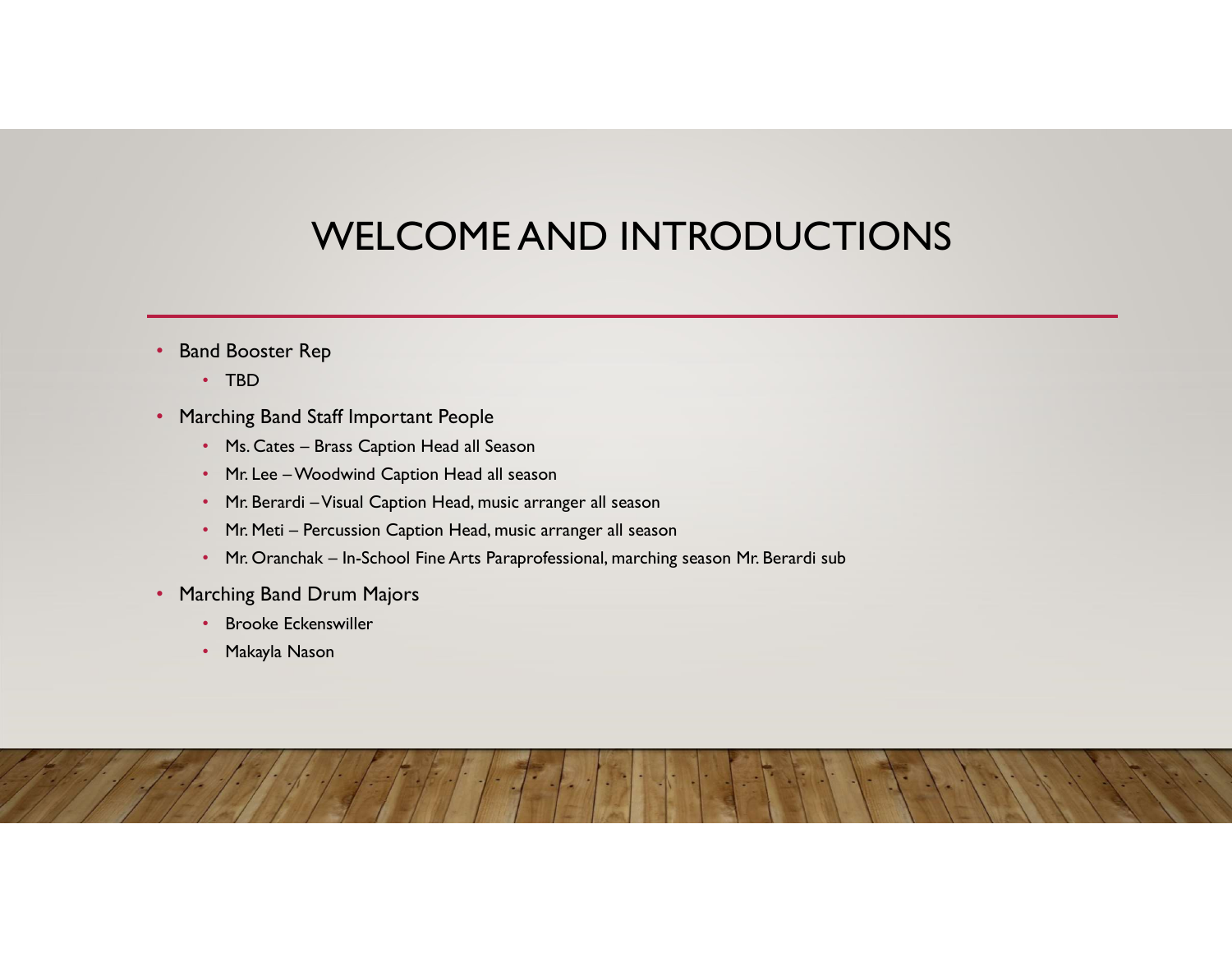#### **COMMUNICATION**

- 
- Website Calendar, postings of events www.lcnbands.com<br>• BAND app announcements to students from directors & lead mb staff students may<br>• respond to directors/staff only. No student to student messaging/posting. • Website – Calendar, postings of events – www.lcnbands.com<br>• BAND app - announcements to students from directors & lead mb staff – students may<br>• respond to directors/staff only. No student to student messaging/posting.<br>• respond to directors/staff only. No student to student messaging/posting. **COMMUNICATION**<br>• Website – Calendar, postings of events – www.lcnbands.com<br>• BAND app - announcements to students from directors & lead mb<br>• respond to directors/staff only. No student to student messaging/po<br>• My Music O • Website – Calendar, postings of events – www.lcnbands.com<br>• BAND app - announcements to students from directors & lead mb staff – stu<br>• respond to directors/staff only. No student to student messaging/posting.<br>• My Music • Website – Calendar, postings of events – www.lcnbands.com<br>• BAND app - announcements to students from directors & lead mb staff – student<br>respond to directors/staff only. No student to student messaging/posting.<br>• My Mus • Website – Calendar, postings of events – www.lcnbands.com<br>• BAND app - announcements to students from directors & lead m<br>• respond to directors/staff only. No student to student messaging/p<br>• My Music Office – More info
- 
- 
- 
-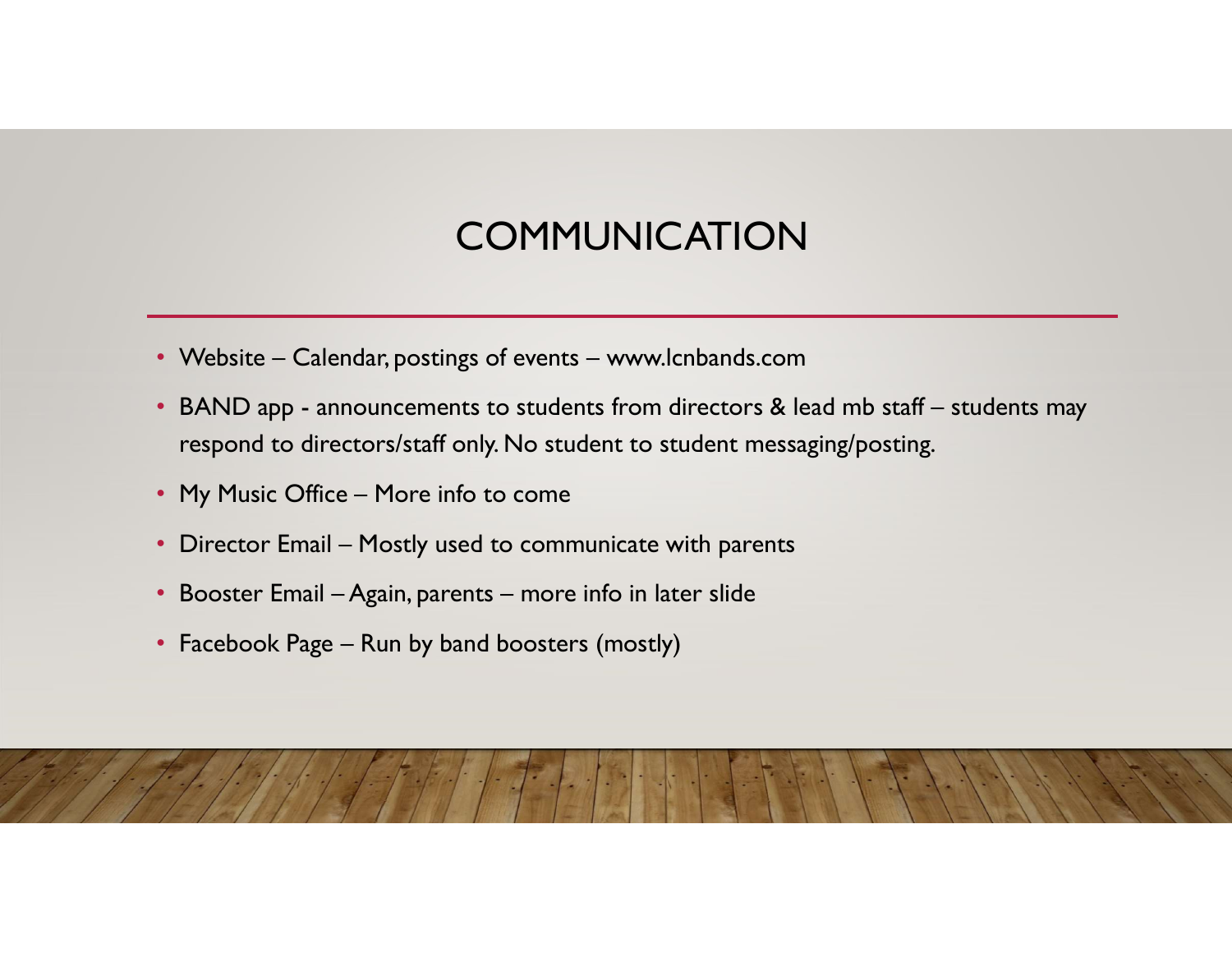# MARCHING BAND DUES & FUNDRAISERS MARCHING BAND DUES & FUNDRA<br>
"Thy so much?"<br>• Camp fees – staff, housing, food, insurance, etc<br>• Staff and equipment transportation<br>• Snacks and water

#### • Why so much?

- 
- Staff and equipment transportation
- Snacks and water
- Instrument and uniform cleaning and maintenance

#### • Fundraisers

• We fundraise to help reduce the cost of instrumental music activities at LCN. Some events will raise money for the booster general fund. Other fundraisers, students will earn money for their accounts to help pay for future LCN instrumental music activities (camp, travel, etc).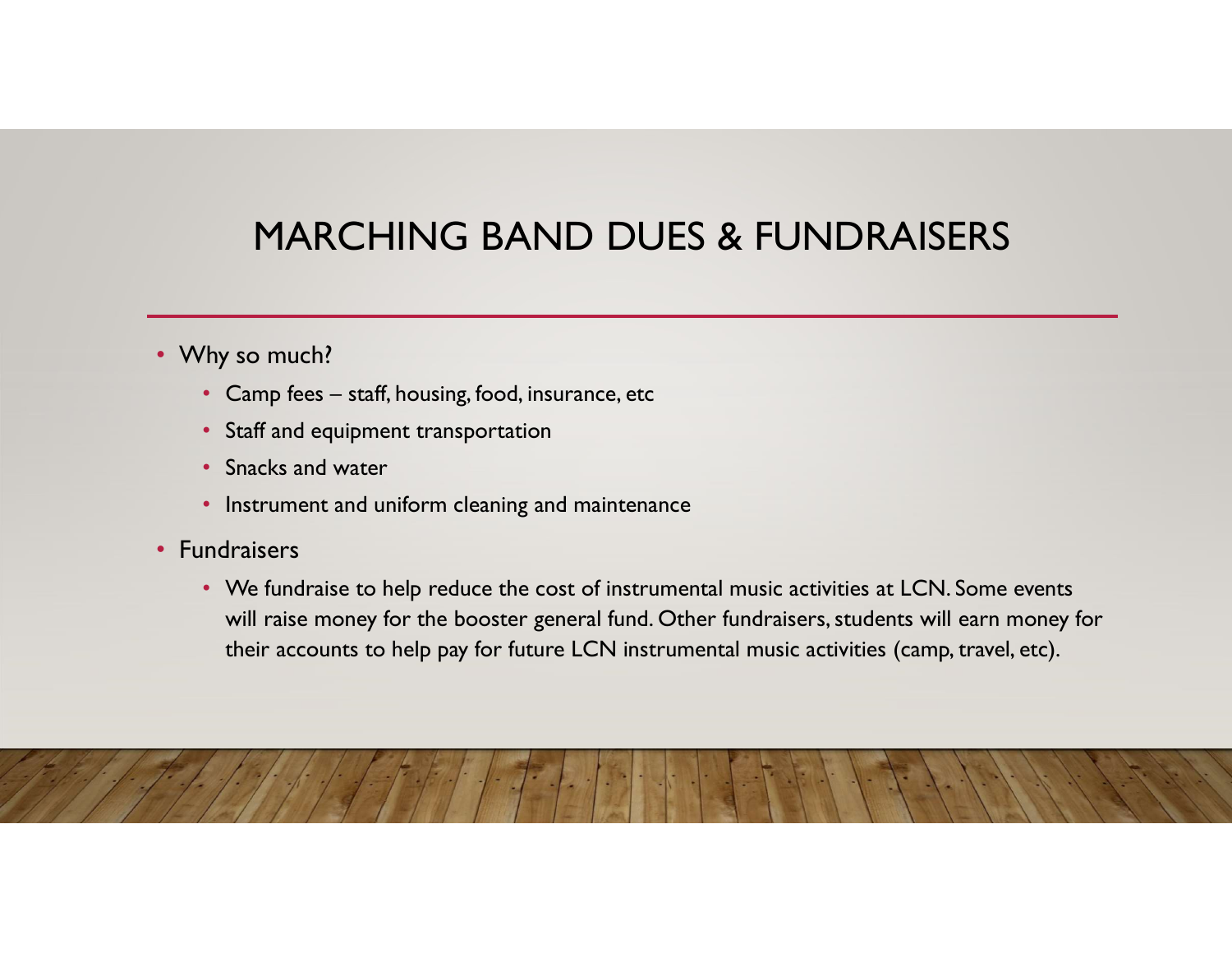# FUNDRAISERS **• FUNDRAISERS**<br>• Raffle Tickets (Registration Night)<br>• Bottle Drives (June & September)<br>• Jimmy John's Field – August (usually)<br>• Hosting Marching Band Festival (October)<br>• Spaghetti Dinner<br>• Mt. Clemens Santa Parade (Nov **• Krown Conducts**<br>• Raffle Tickets (Registration Night)<br>• Brottle Drives (June & September)<br>• Horsing Marching Band Estival (October)<br>• Spaghetti Dinner<br>• Mt. Clemens Santa Parade (November)<br>• Craft Shows(December & April

#### • General Fund Fundraisers

- Raffle Tickets (Registration Night)
- Bottle Drives (June & September)
- 
- 
- 
- Mt. Clemens Santa Parade (November)
- Craft Shows(December & April)
- FUINDINAIDEN<br>
 Raffle Tickets (Registration Night)<br>
 Bottle Drives (June & September)<br>
 Jimmy John's Field August (usually)<br>
 Hosting Marching Band Festival (October)<br>
 Spaghetti Dinner<br>
 Mt. Clemens Santa Parade ( **Fraction Control Century Resources – cookie download and satisfy the cookie download and services (January)**<br>
• Century Policy Resources (January Century Resources)<br>
• Century Resources Control Century Resources<br>
• Centur
- Student Accounts (to be used for LCN Instrumental Music Events)
	- Raffle Tickets (Registration Night)
	- Candy Bars (Beginning of MB season)
	-
	- Bed Sheets (November and picked up at Craft Show)
	-
	-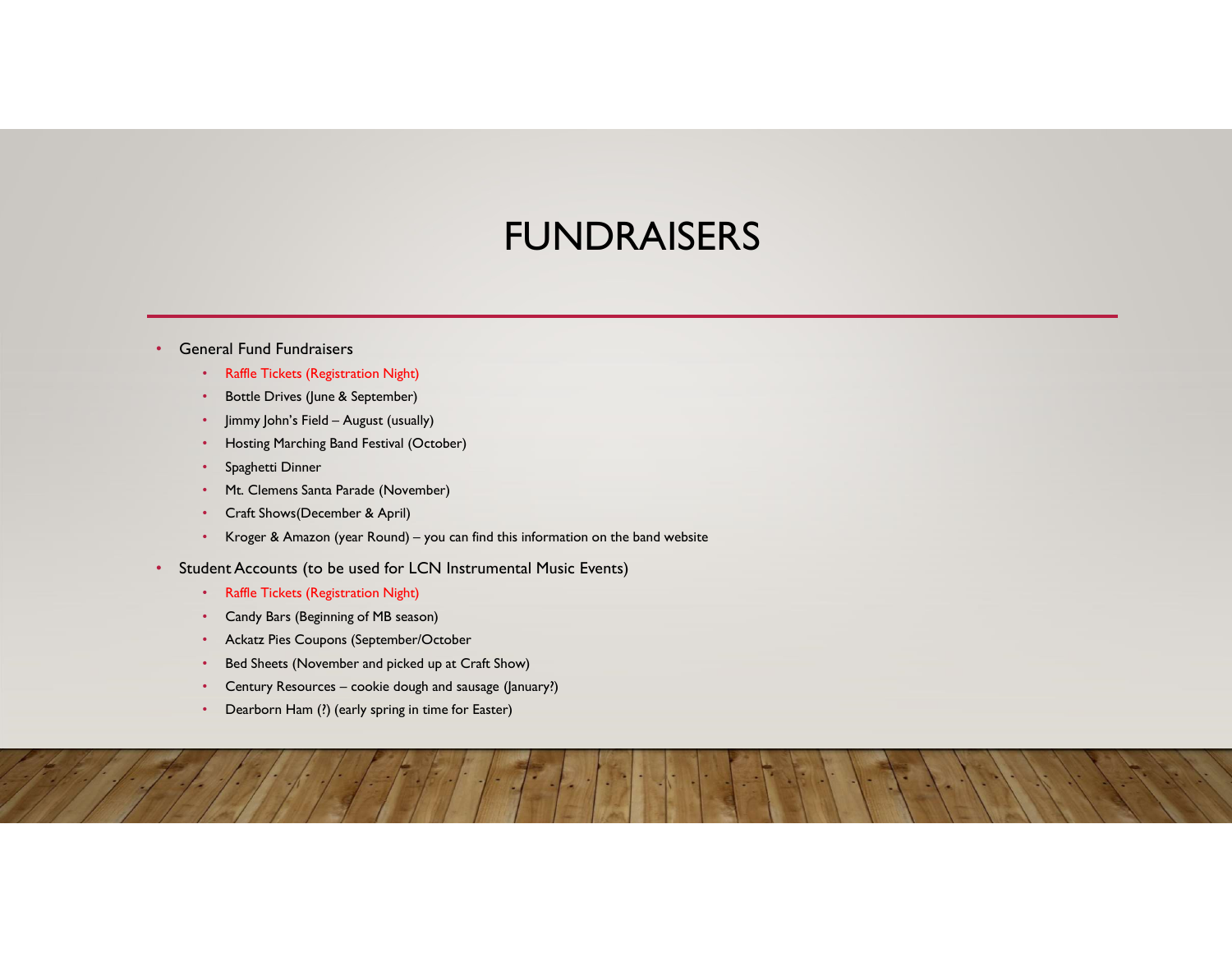# JUNE BOTTLE & CAN DRIVE

- Saturday, June 4<sup>th</sup>
	-
	- Report to the LCN band room by 10am for sign-in.
- JUNE BOTTLE & CAN D<br>
UNE BOTTLE & CAN D<br>
Unday, June 4<sup>th</sup><br>
 10am 3pm<br>
 Report to the LCN band room by 10am for sign-in.<br>
 Groups of students and parents head out to neighborhoods to • Groups of students and parents head out to neighborhoods to request returnable can/bottles for donation.
	- Bottles and cans will be returned to LCN as the day progresses for parents to take to local stores.
	- Volunteers -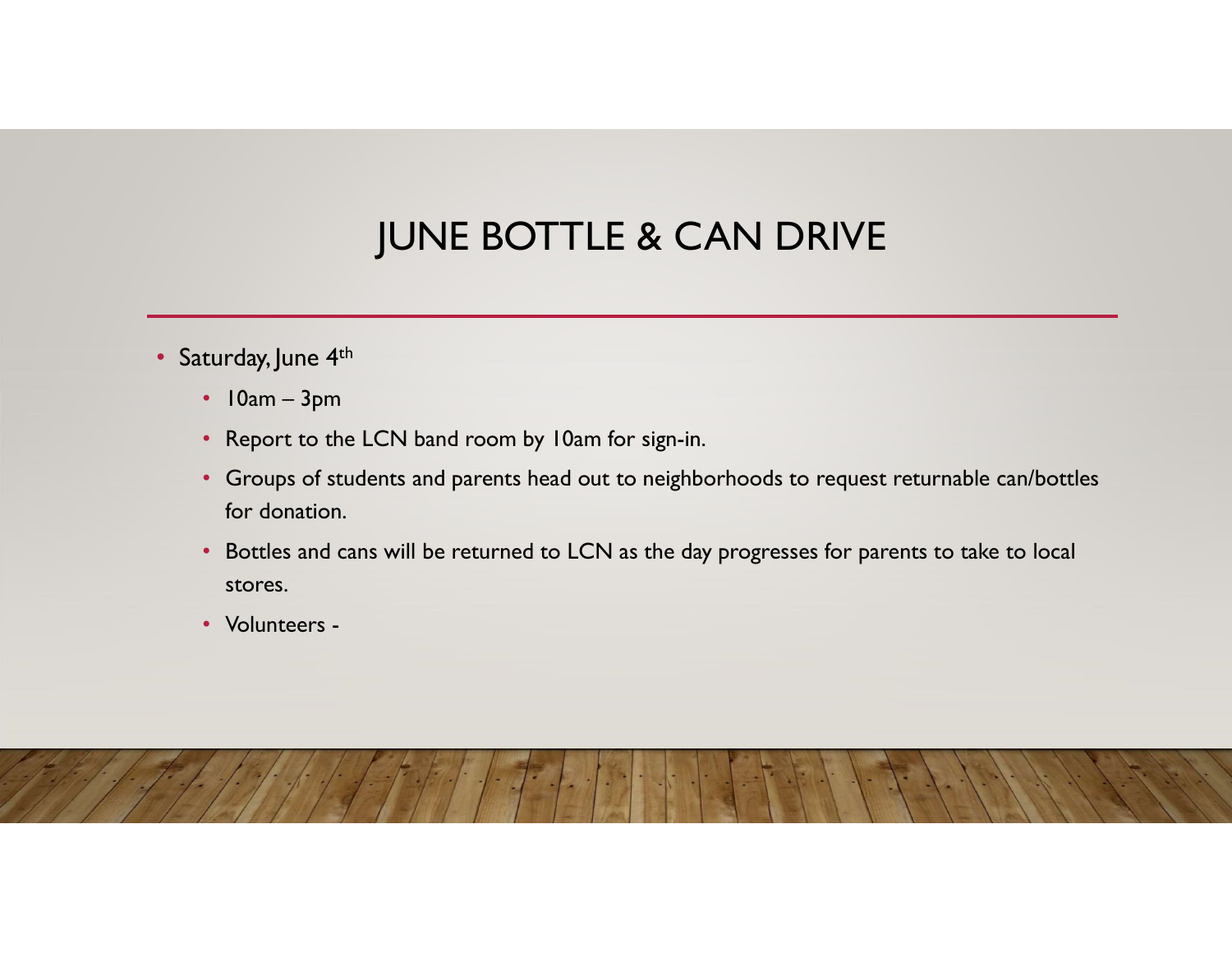#### ATTENDANCE POLICY 1

#### • Summer

- **ATTENDANCE POLICY |**<br>• July and Early August M/W practices There are many things going on. If you go on holiday,<br>• you go to another camp during these three weeks, we simply ask: student alerts section<br>• leader, paren or you go to another camp during these three weeks, we simply ask: student alerts section leader, parent alerts Mr. Griffith (email or voicemail). If you are in town, student should be at the rehearsals. DO NOT allow work to be scheduled during rehearsals. **ATTENDANCE POLICY |**<br>• July and Early August – M/W practices – There are many things going on. If you go on holiday,<br>• or you go to another camp during these three weeks, we simply ask: student alerts section<br>leader, pare **ATTENDANCE POLICY |**<br>
• July and Early August – MW practices – There are many things going on. If you go on holiday,<br>
or you go to another camp during these three weeks, we simply ask: student alerts section<br>
leader, pare **ATTENDANCE POLICY I**<br> **I** July and Early August – M/W practices – There are many things going on. If you go on holiday,<br>
or you go to another camp during these three weeks, we simply ask: student alerts section<br>
leader, p The starting Please note this for the seasons.<br>
We are the starting of the starting of planet and the starting of you go on holiday,<br>
or you go to another camp during these three weeks, we simply ask: student alerts sectio
- 
-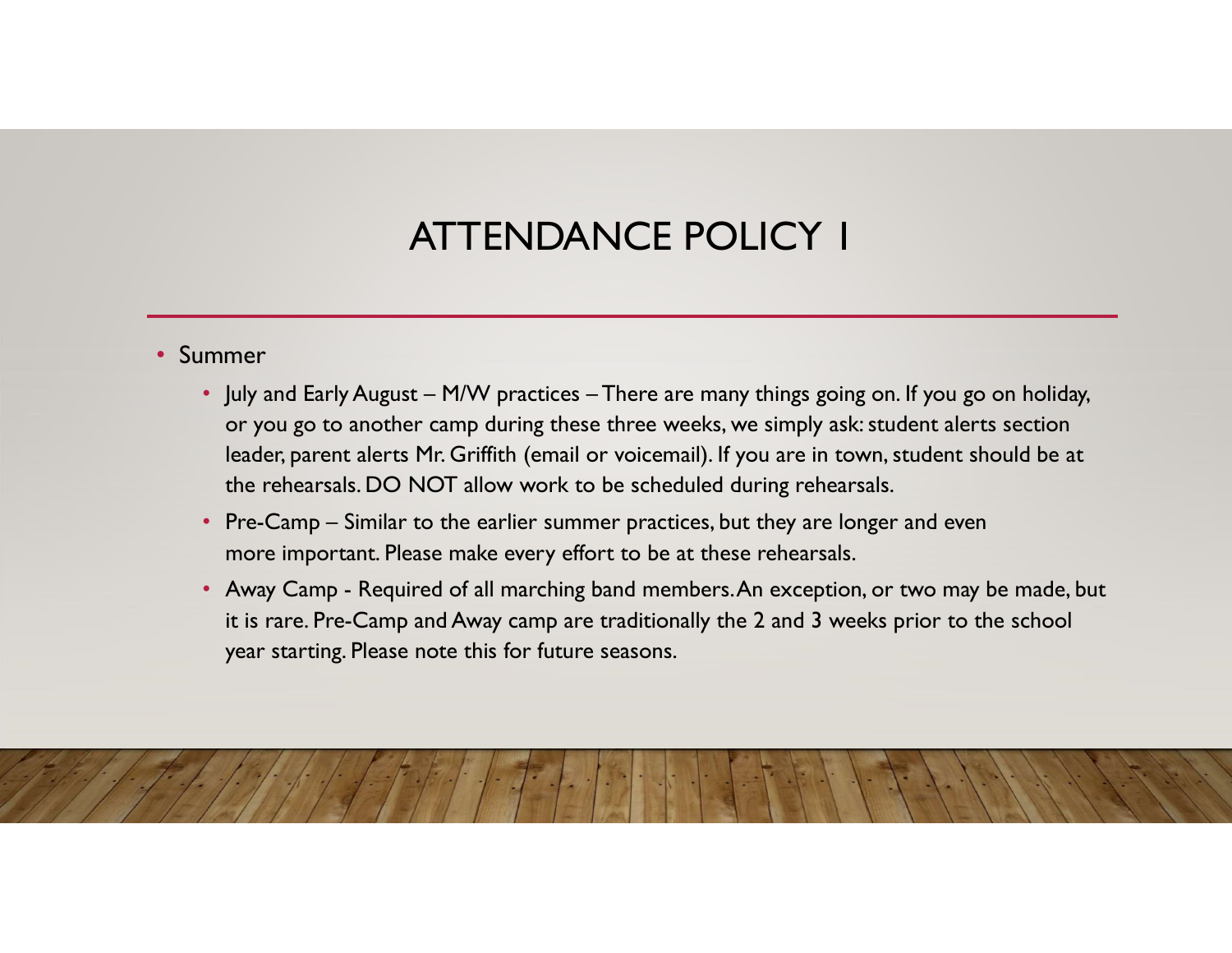# ATTENDANCE POLICY 2

- ATTENDANCE POLICY 2<br>• Season Rehearsals Marching band meets Monday and Wednesday most weeks (keep an<br>• eye out for the Saturday rehearsal). It is expected you will be at all rehearsals (unless<br>• ill.....). Do not schedul **ATTENDANCE POLICY 2**<br>Season Rehearsals – Marching band meets Monday and Wednesday most weeks (keep an<br>eye out for the Saturday rehearsal). It is expected you will be at all rehearsals (unless<br>ill.....). Do not schedule dr ill.....). Do not schedule drivers training, appointments, etc., during these times. If you must be absent, a parent/guardian MUST contact the band director as soon as possible. Missed rehearsals will likely result in the students being held out of the next performance. • Season Rehearsals – Marching band meets Monday and Wednesday most weeks (keep an eye out for the Saturday rehearsal). It is expected you will be at all rehearsals (unless ill.....). Do not schedule drivers training, appo **ATTENDANCE POLIC**<br>Season Rehearsals – Marching band meets Monday and We<br>eye out for the Saturday rehearsal). It is expected you will<br>ill.....). Do not schedule drivers training, appointments, etc.,<br>be absent, a parent/gua
- it is reasonable to expect all marching band members to be in attendance. This includes

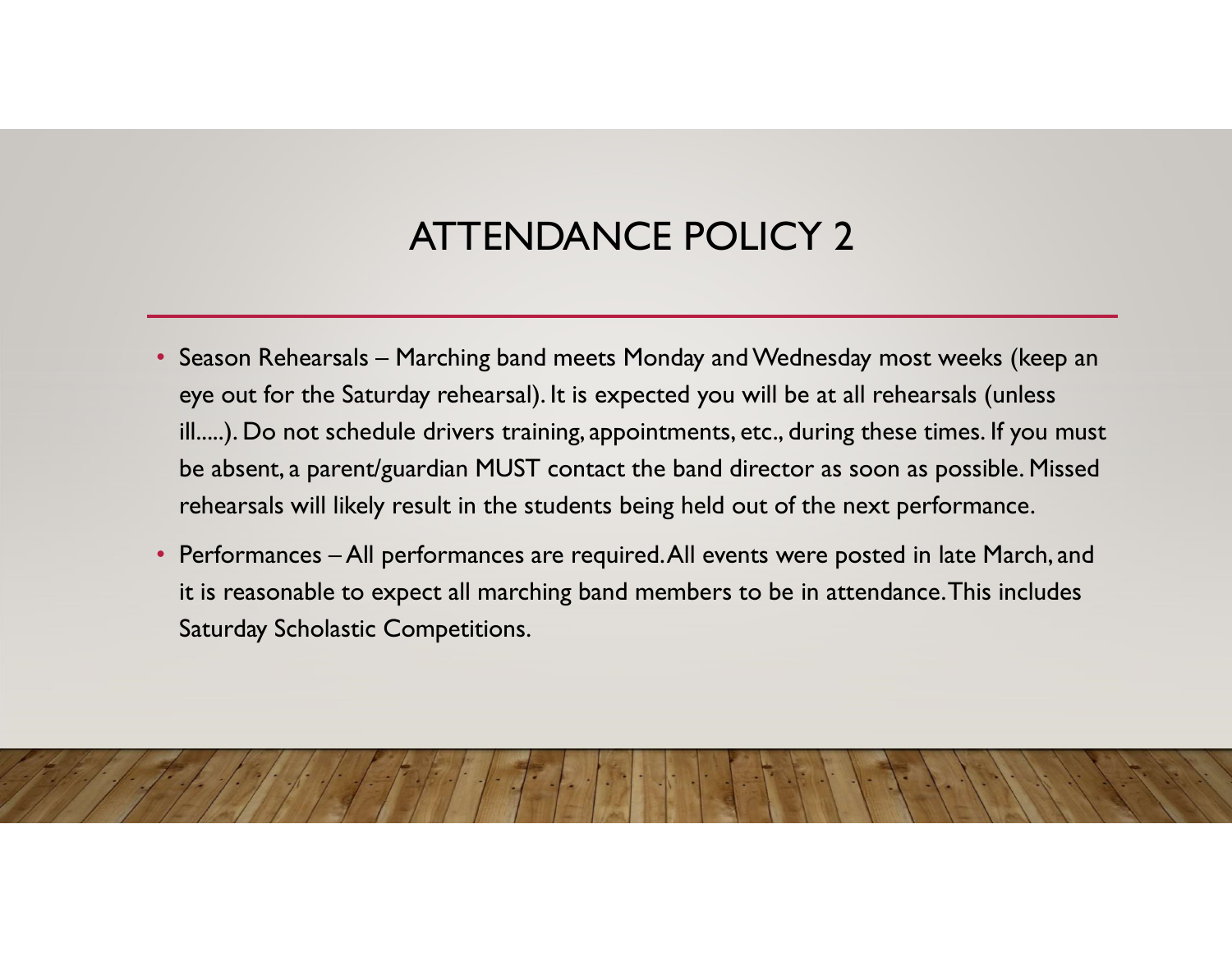# ATTENDANCE POLICY 3

- Pep Band! It is possible the drum majors may organize a pep band to away games (there will be conditions they will need to satisfy parent chaperone, approval of opposing school's athletic director, etc.). Pep band is ATTENDANCE POLICY 3<br>Pep Band! - It is possible the drum majors may organize a pep band to away games (there<br>will be conditions they will need to satisfy – parent chaperone, approval of opposing<br>school's athletic director, school's athletic director, etc). Pep band is a voluntary event. Students will never be required to attend, no matter what the senior standing next to you says....... • Pep Band! - It is possible the drum majors may organize a pep band to away games (there will be conditions they will need to satisfy – parent chaperone, approval of opposing school's athletic director, etc). Pep band is
- the game in some capacity. How involved the band will be will depend on weather and students.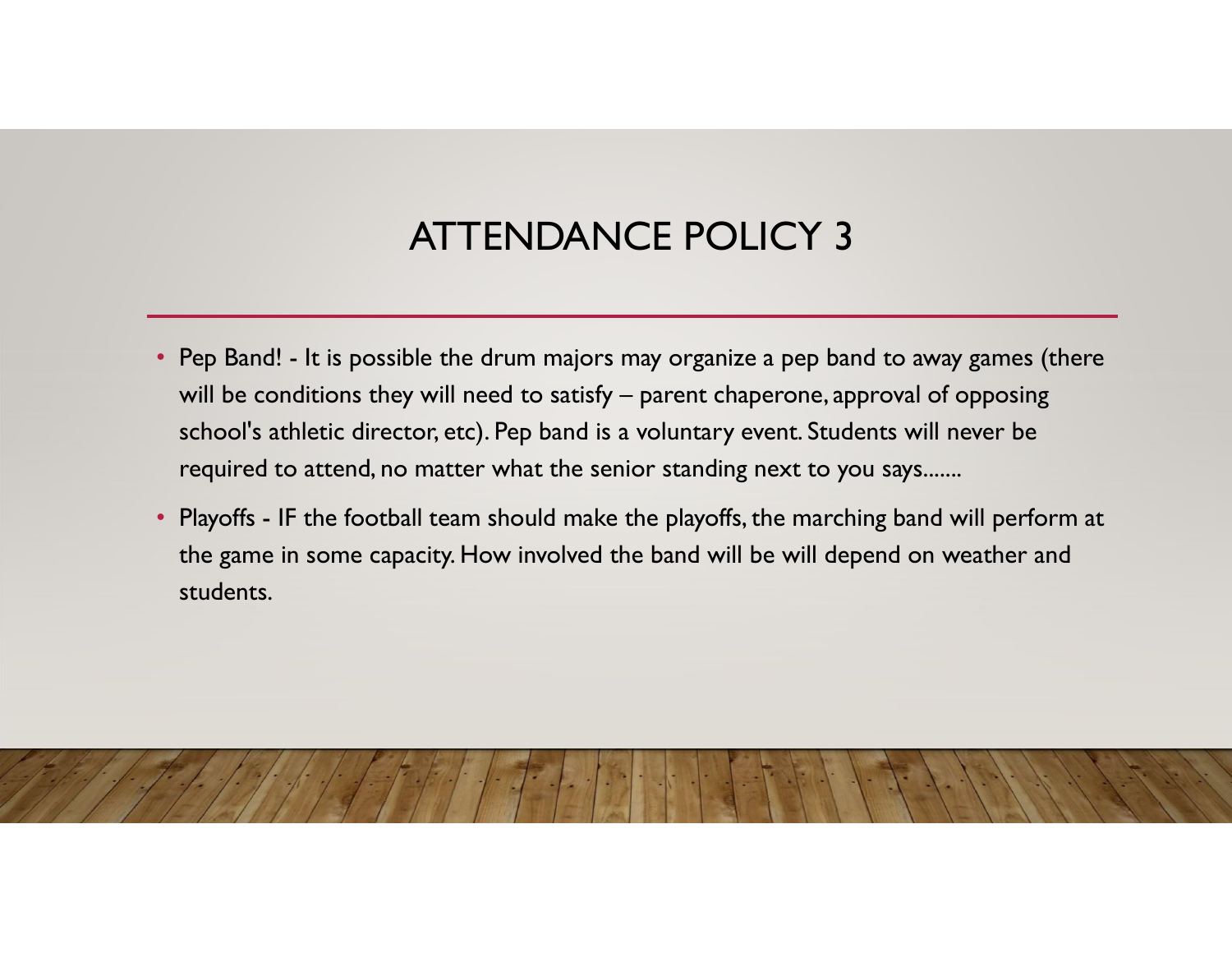### ATTENDANCE 4

- Call Times:
	- Call times are not when a student arrives.
	- Call times are when a student should be in their seat, or position on the field, ready to play.
- If you're early, you're on time. If you're on time, you're late. If you're late.......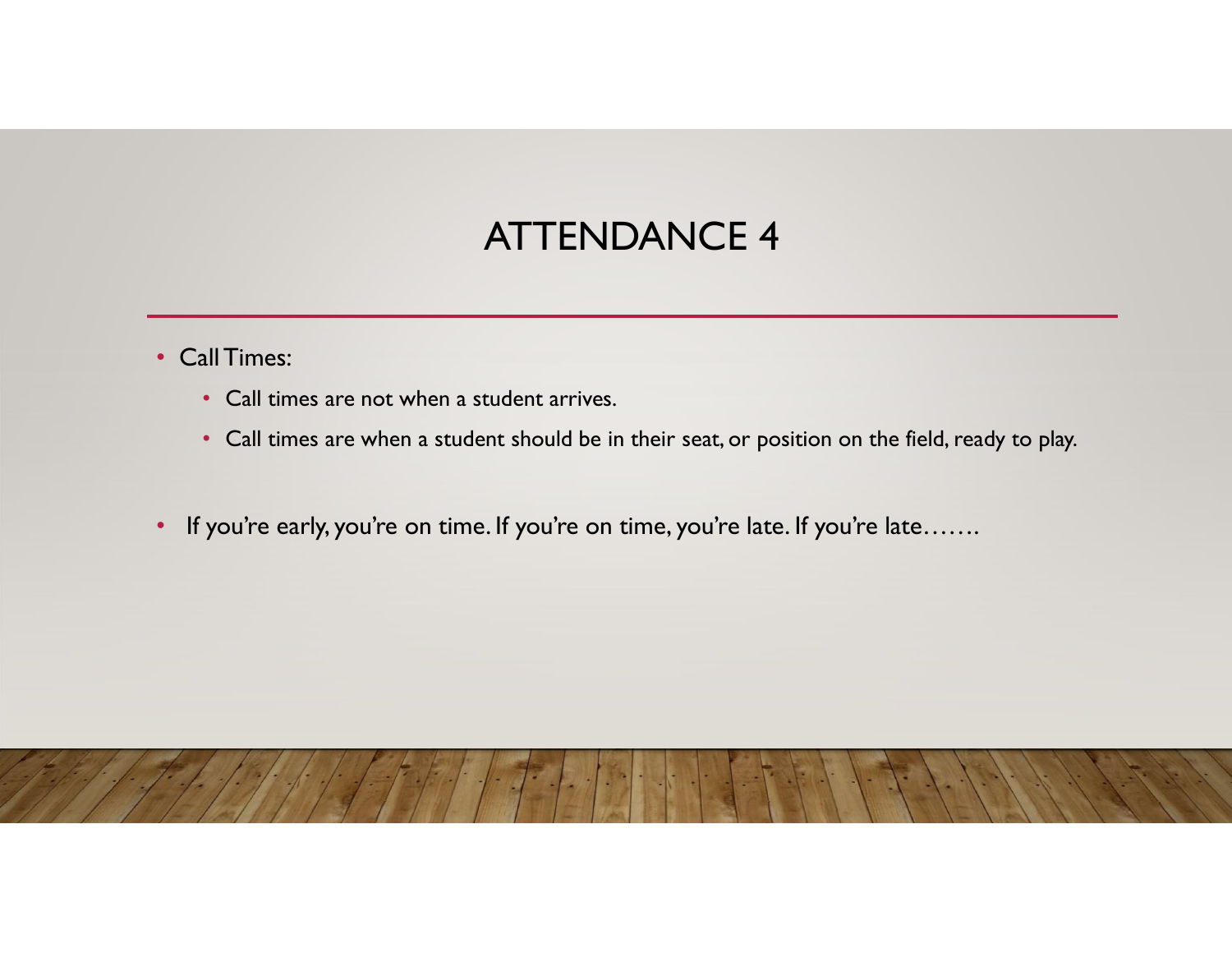#### **TRANSPORTAION**

- Band Camp Parents/Guardians will need to plan for students to be dropped off and picked up from band camp.<br>• Season Events There are plenty of students in the ensemble. IF you should be stuck picked up from band camp.
- FRANSPORTAION<br>• Band Camp Parents/Guardians will need to plan for students to be dropped off and<br>picked up from band camp.<br>• Season Events There are plenty of students in the ensemble. IF you should be stuck<br>without a without a ride to a rehearsal or performance, contact someone as soon as possible (friend, section leader, etc). There are plenty of veteran marchers and parents that will be willing to pick you up!
- Trailer driver…….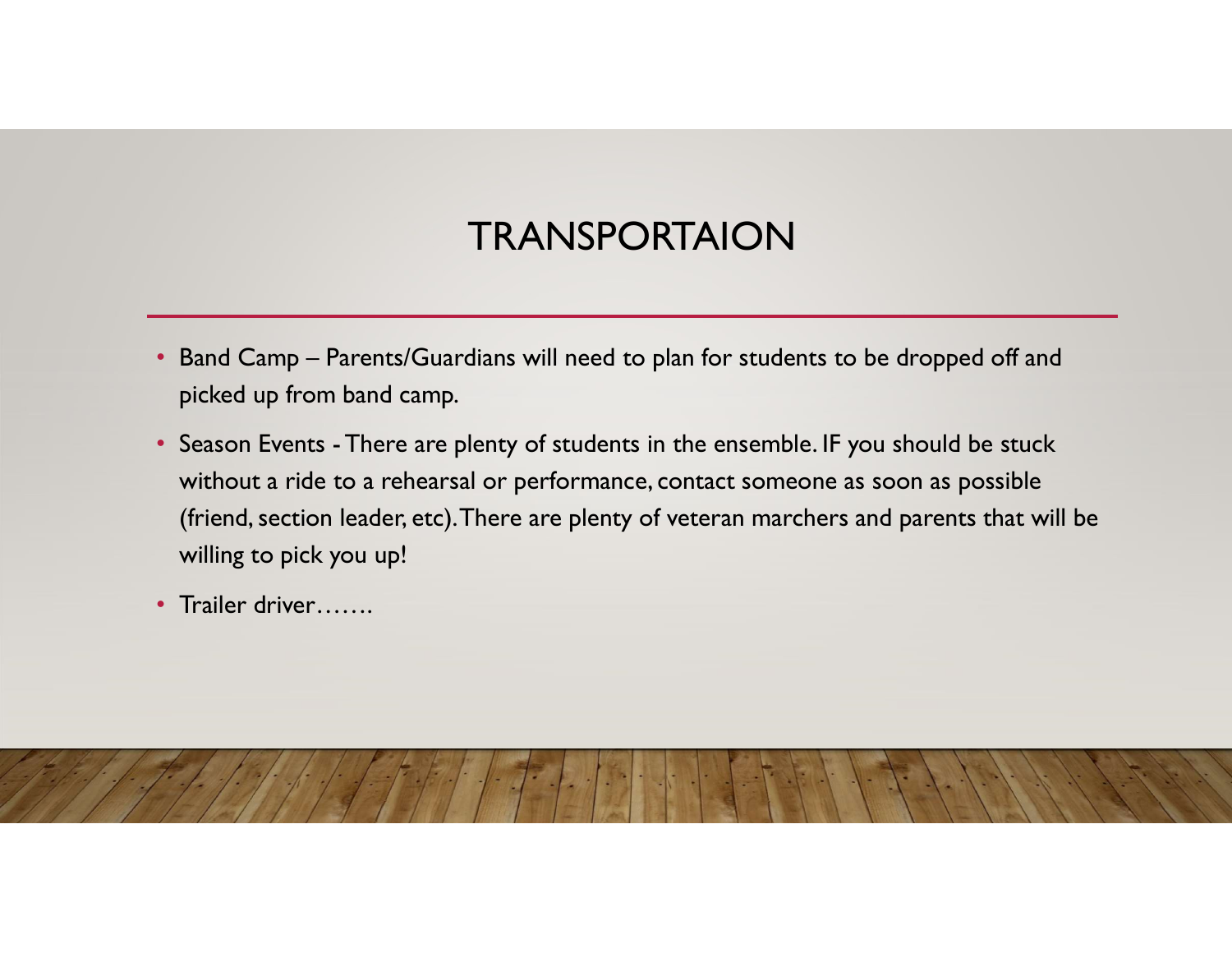### MARCHING BAND UNIFORM

- School Provides MB Uniform Jacket, bibbers (pants), Shako (hat) and plume or beret MARCHING BAND UNIFORM<br>School Provides – MB Uniform – Jacket, bibbers (pants), Shako (hat) and plume or beret<br>– these items stay at the school and are distributed before each performance. Boosters<br>Tou provide – Marching sho dry clean uniforms each winter/summer.
- MARCHING BAND UNIFORM<br>• School Provides MB Uniform Jacket, bibbers (pants), Shako (hat) and plume or beret<br>– these items stay at the school and are distributed before each performance. Boosters<br>dry clean uniforms each should have ordered the gloves and shoes tonight with registration. The show shirt is part of the marching band dues for all marching band members. • MARCHING BAND UNIFORM<br>• hool Provides – MB Uniform – Jacket, bibbers (pants), Shako (hat) at<br>these items stay at the school and are distributed before each perfor<br>y clean uniforms each winter/summer.<br>up provide – Marchin
- Under uniform items
	-
	-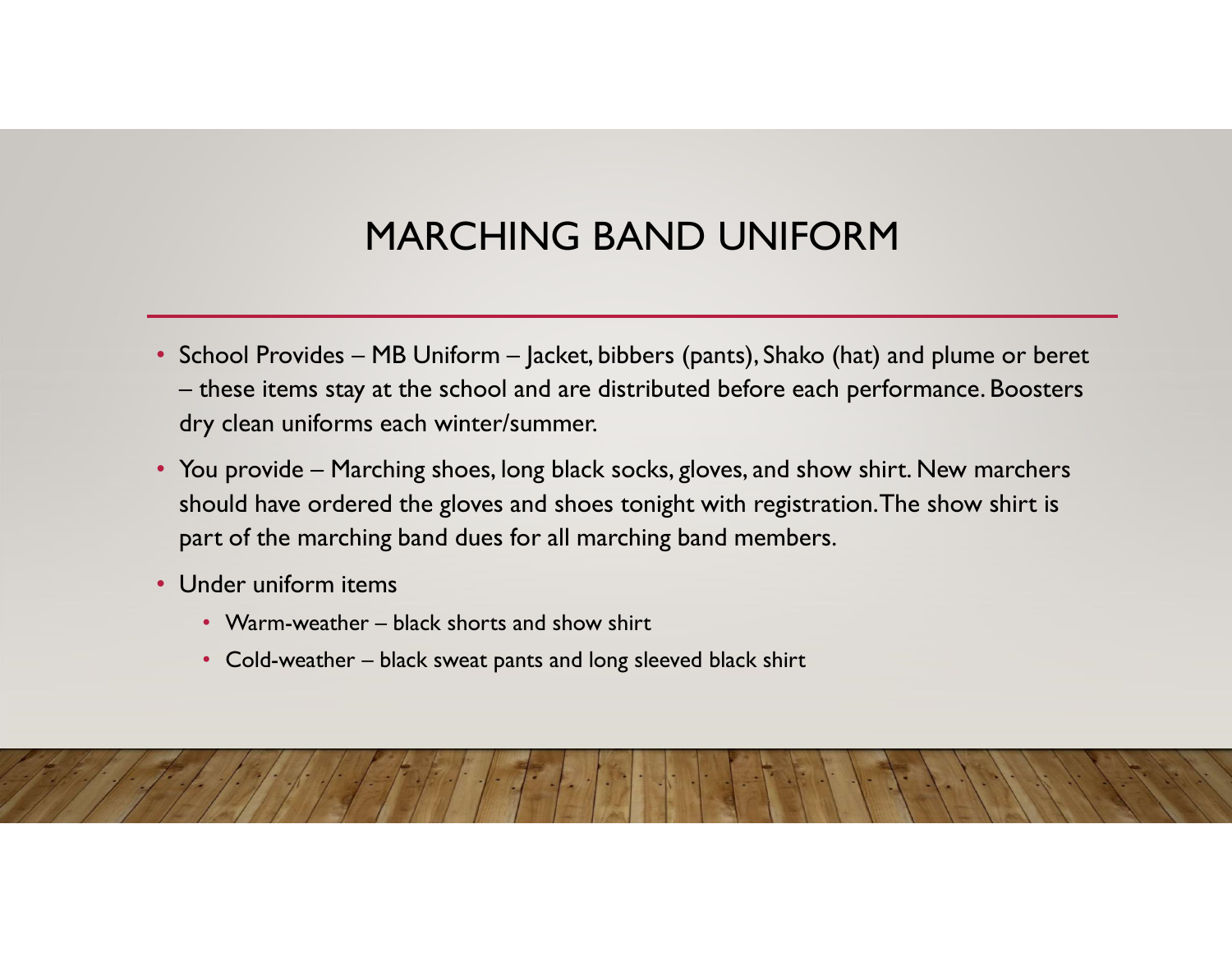#### REHEARSAL NEEDS

- 
- 
- **REHEARSAL NEEDS**<br>
 Large re-usable water jug (insulated preferred)- hydration is vital to your well-being during season!<br>
 Backpack holds student's music and other items.<br>
 Tennis shoes or marching shoes (closed toe) REHEARSAL NEEDS<br>
• Large re-usable water jug (insulated preferred)- hydration is vital to your well-being during season!<br>
• Backpack – holds student's music and other items.<br>
• Tennis shoes or marching shoes (closed toe) -
- recommended…….
- Sunscreen and bug spay
- Music, flip folder, lyre, dotbook/drillbook, black towel
- Positive attitude!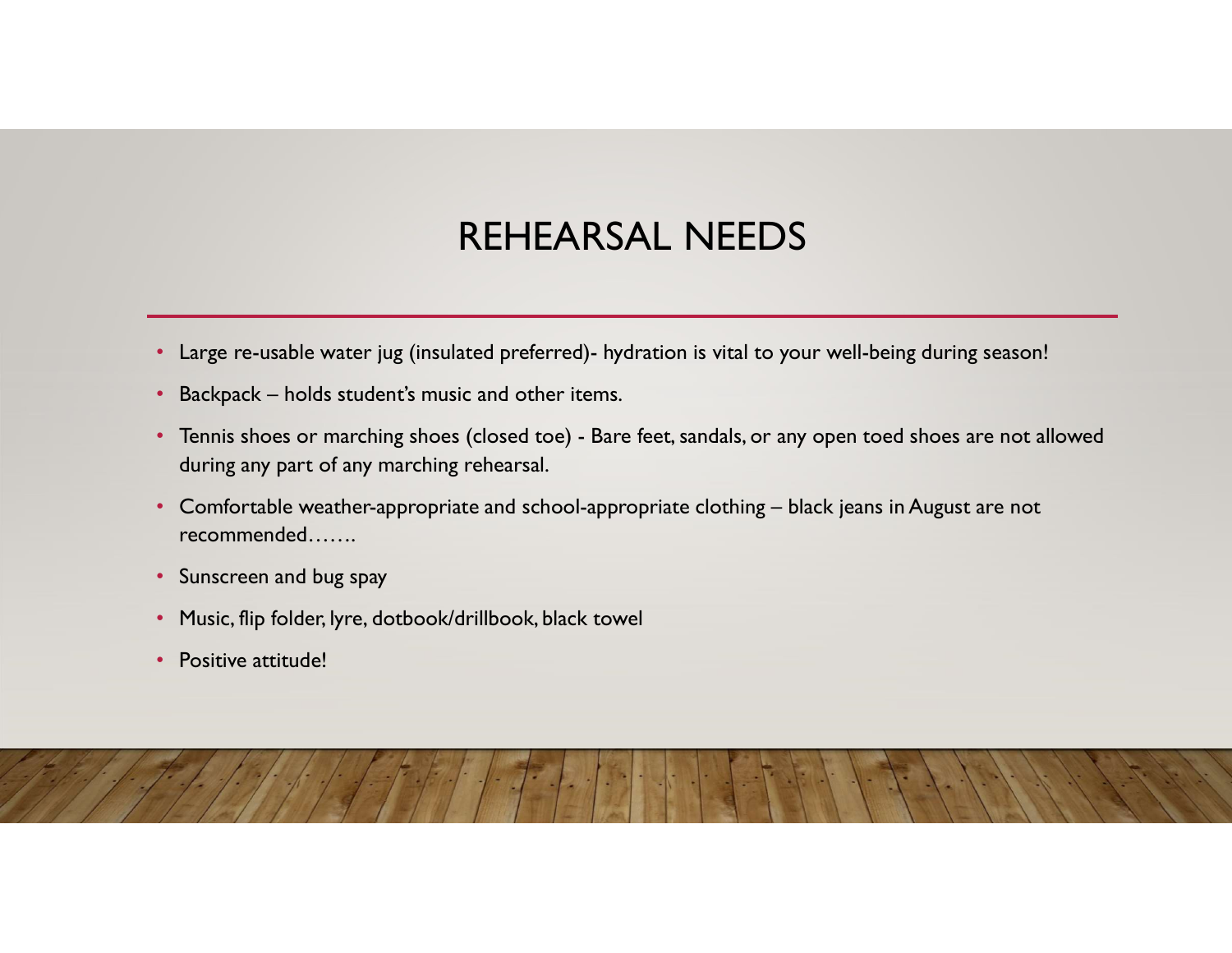#### SUMMER REHEARSALS

- Twice per week rehearsals before and after Pre-Camp/Band Camp.
- See the calendar in the BAND app or on the website.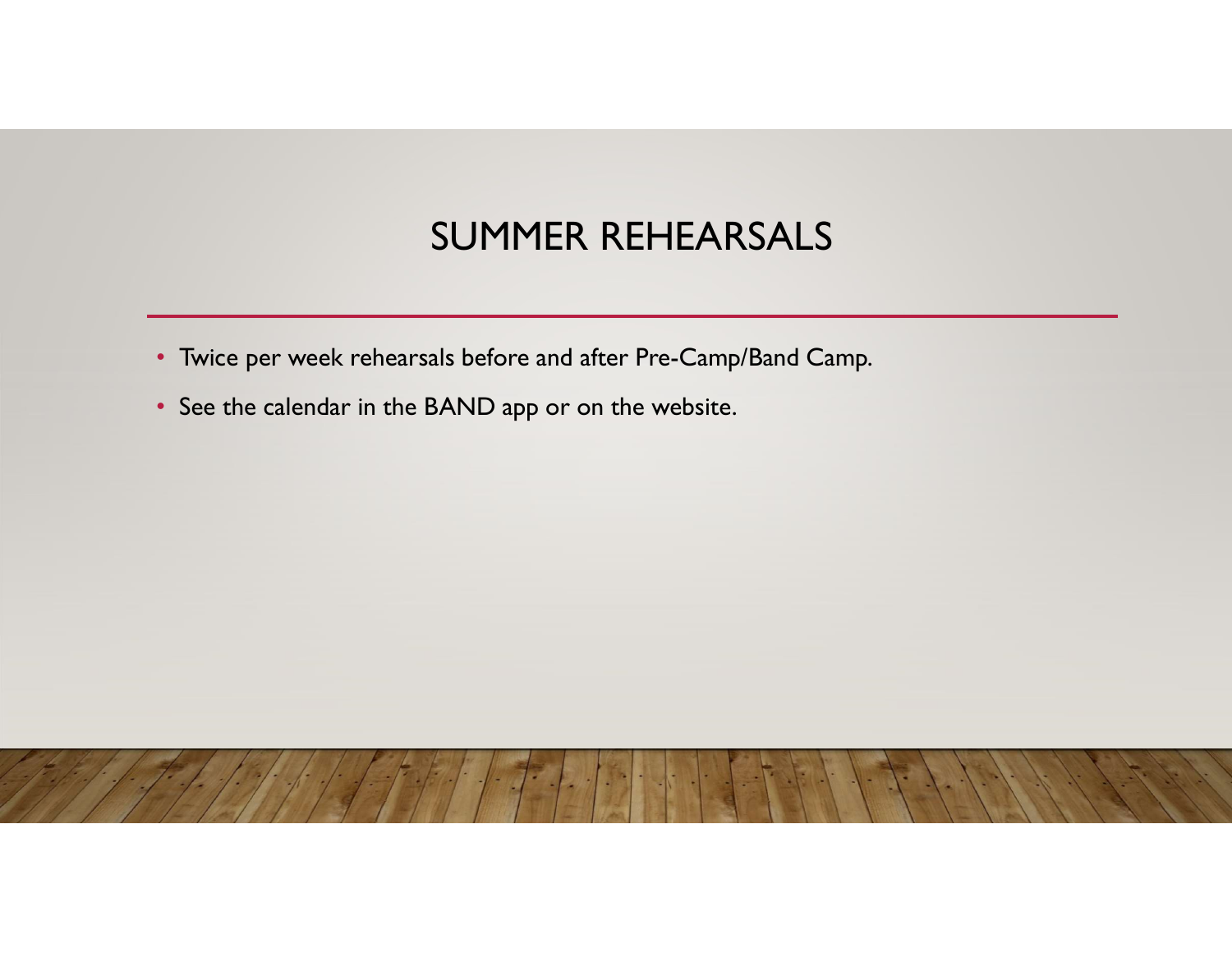# PRE-CAMP

- 
- 
- PRE-CAMP<br>• August 15 19 at LCN (1pm-8pm)<br>• Lots or music!<br>• Lots of learning the basics of marching and marching while playing. It's not
- FRE-CAMP<br>Fragust 15 19 at LCN (1pm-8pm)<br>• Lots or music!<br>• Some cardio –Marching band is a little physically active. You may need to do a little work<br>• Some cardio –Marching band is a little physically active. You may ne to get into "marching band shape". • August 15 – 19 at LCN (1pm-8pm)<br>• Lots or music!<br>• Lots of learning the basics of marching and marching while playing. It's not<br>just walking and blowing......<br>• Some cardio –Marching band is a little physically active.Yo
-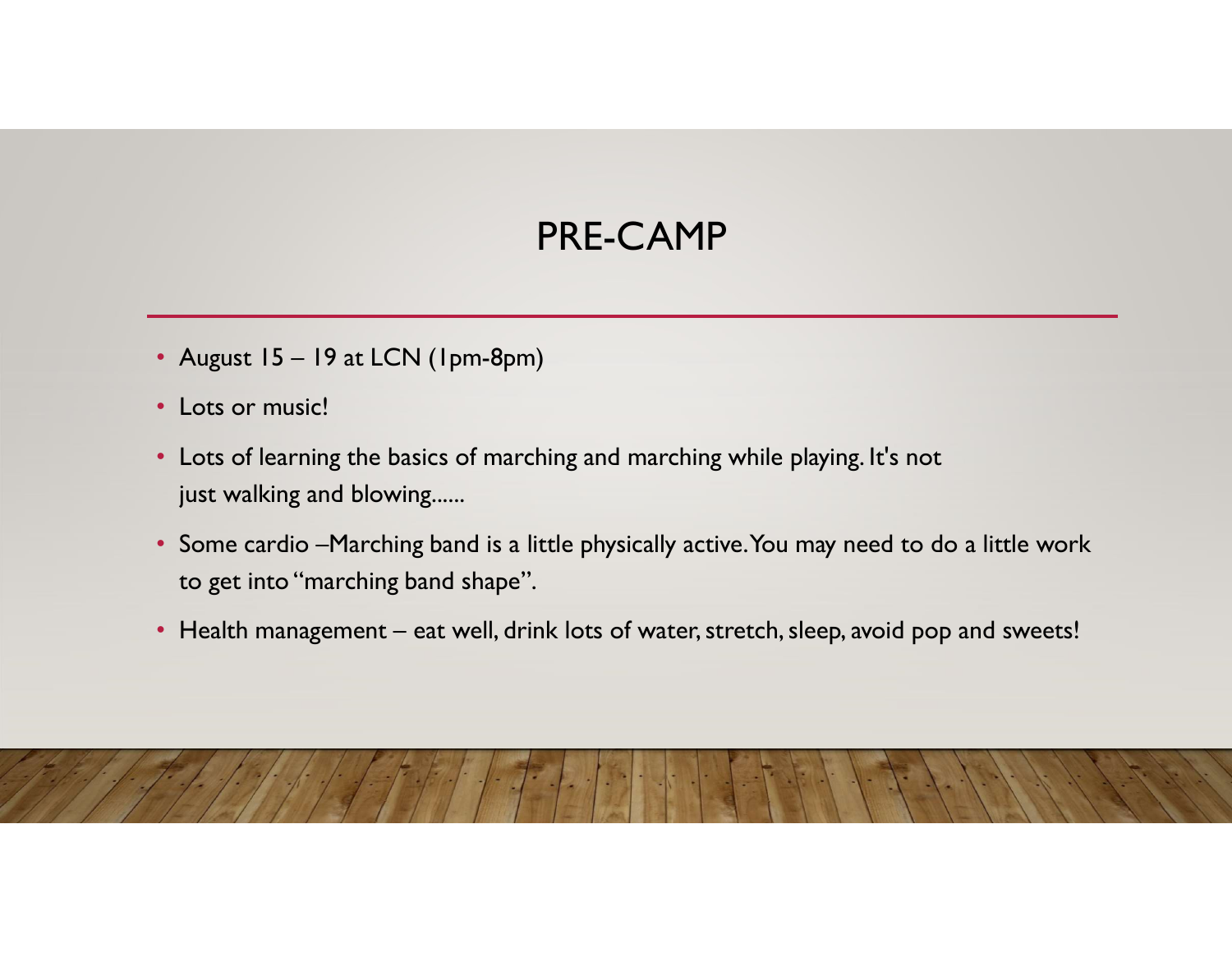#### AWAY CAMP

- 
- Why we have parents/guardians drop-off and pick-up from camp.
- August 21 26 at Echo Grove in Leonard, MI Parents drop-off and pick-up from camp<br>• Why we have parents/guardians drop-off and pick-up from camp.<br>• Students will spend a good portion of their days playing and marching • Students will spend a good portion of their days playing and marching. Please help us encourage them to drink lots of water, eat healthy, and sleep while at camp.
- Some students will get homesick. This is not abnormal. If your child calls with this problem, please encourage them to talk to someone at the camp (student leader, chaperone, director) and to stick it out. Things get better. • August 21 – 26 at Echo Grove in Leonard, MI – Parents drop-off and pick-up from<br>• Why we have parents/guardians drop-off and pick-up from camp.<br>• Students will spend a good portion of their days playing and marching. Ple
- 
-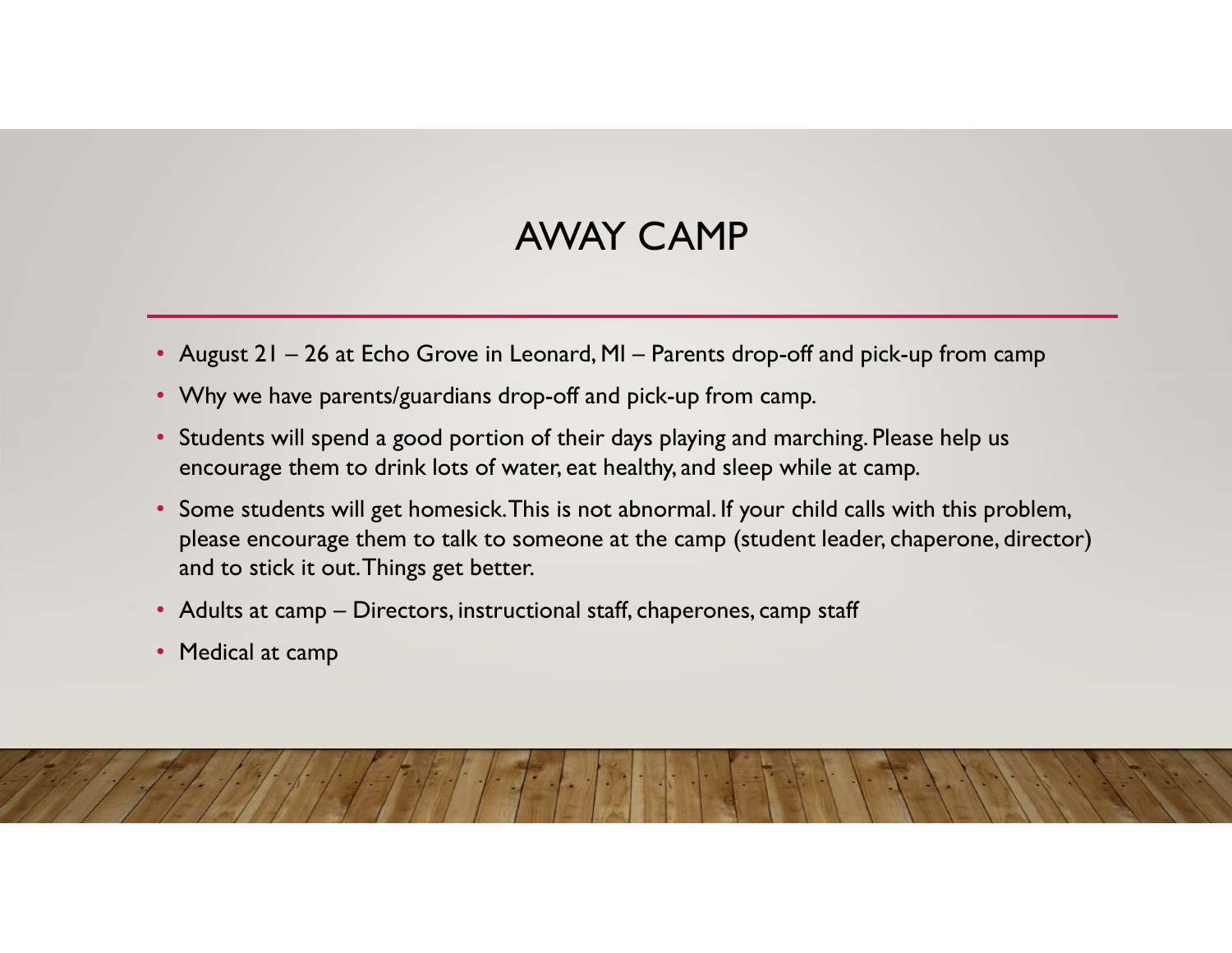#### CAMP CHAPERONES

- Chaperones do not pay….
- Duties
	- Medical at field (specific crew)
	- Monitoring
	- Prepping
	- Monitoring
	- Prepping
- To volunteer, email Mr. Griffith as soon as possible
- Priority to those who can be there all week and medical peeps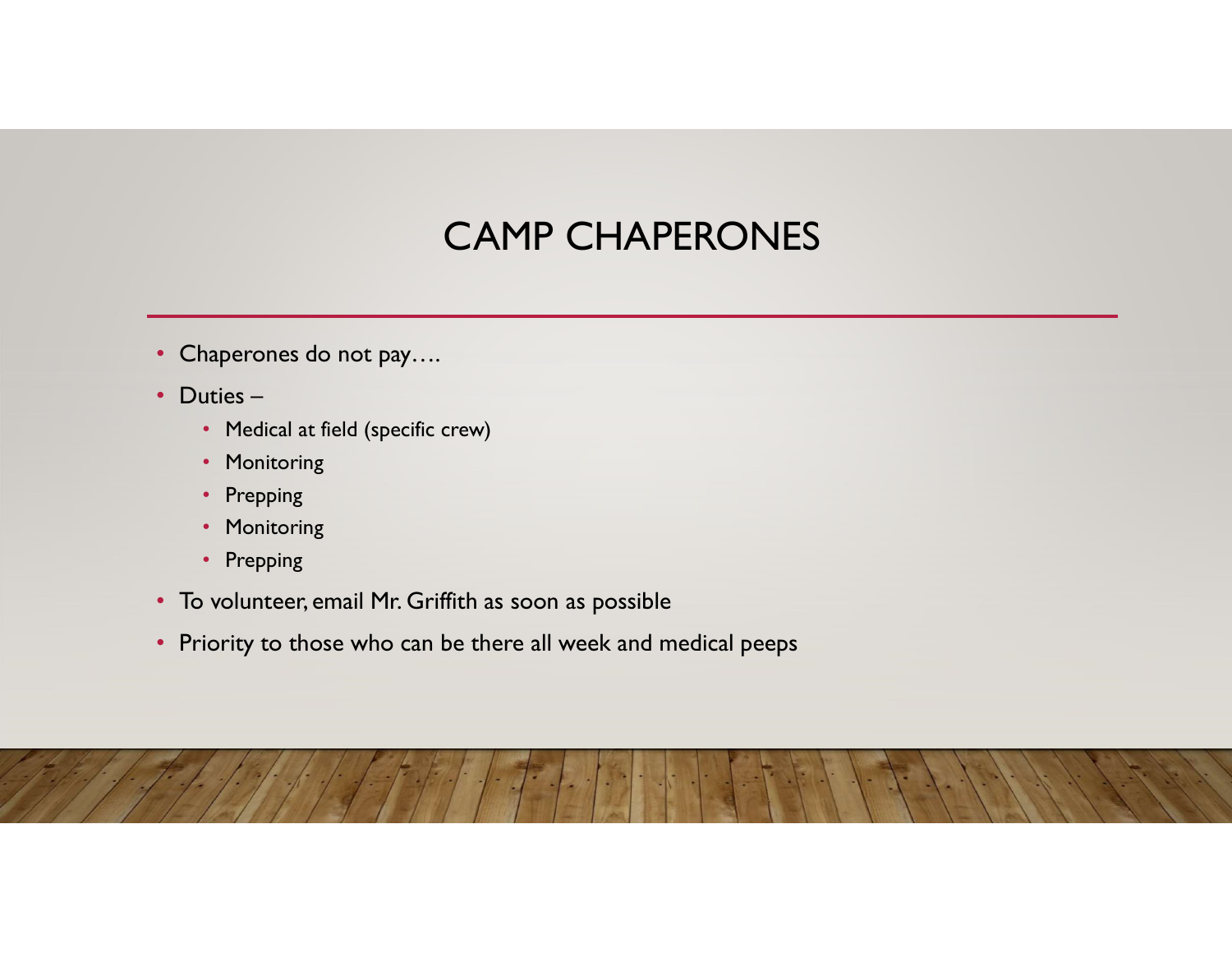#### PERFORMANCES

- Required:
- Home Football Games 4 this year, some years it is 5 with 1 or 2 before the school year begins)<br>• Saturday Scholastic Invitationals 3 Saturday invitationals<br>• 2 Parades Homecoming & Mt. Clemens Santa Parade<br>• Spaghe **• 2 PERFORMANCES**<br>• Home Football Games - 4 this year, some years it is 5 with 1 or 2 before the sche<br>• Saturday Scholastic Invitationals – 3 Saturday invitationals<br>• 2 Parades – Homecoming & Mt. Clemens Santa Parade<br>• Sp
	-
	-
	- Spaghetti Dinner
- Voluntary:
	- Away Football Pep Bands
	- 2023 trip to Orlando Florida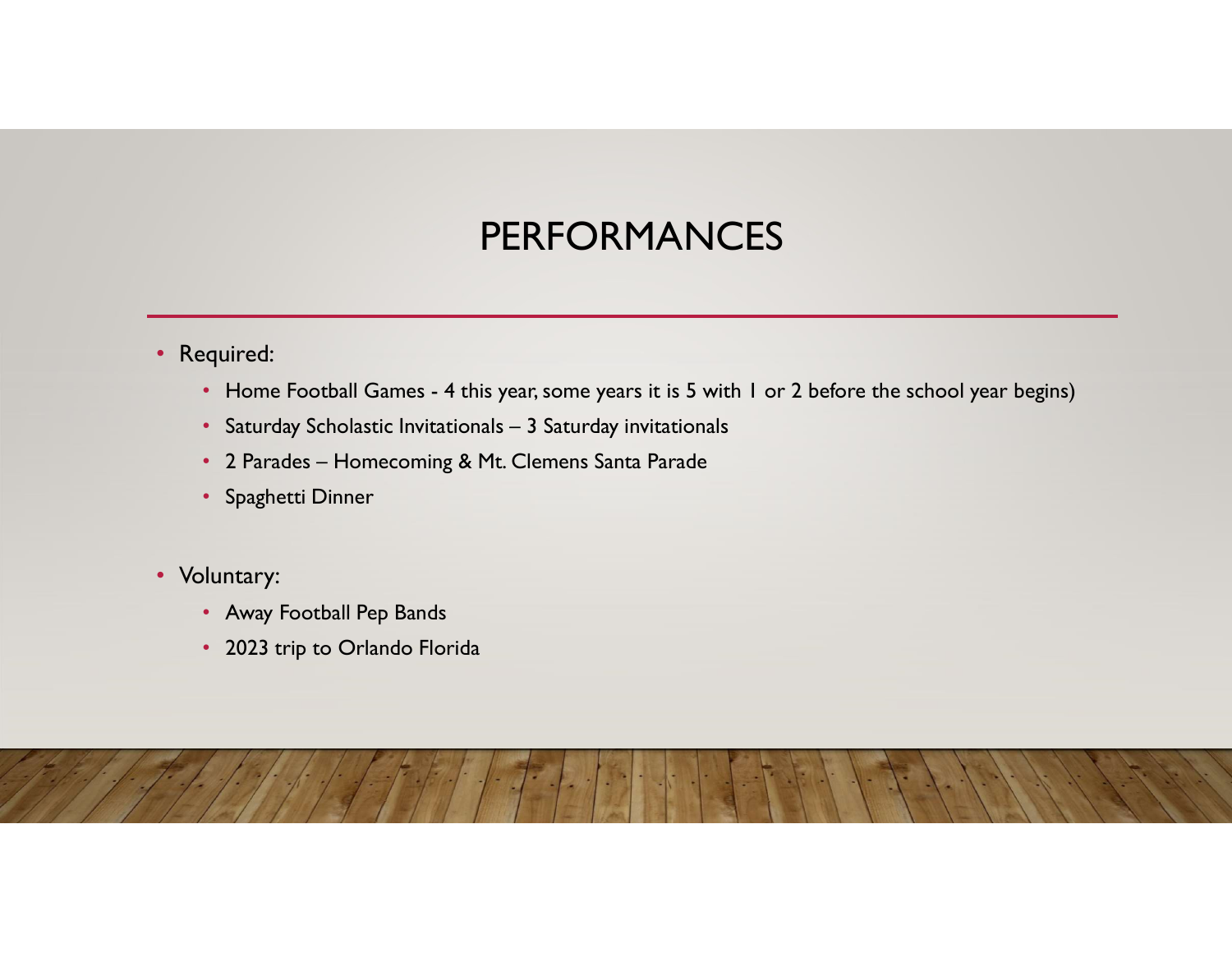### LCN BAND BOOSTERS

- **ECN BAND BOOSTERS**<br>• Purpose Concert and Marching Bands are expensive and complex activities. To assist the<br>district and director with running and funding of the ensembles, the boosters raise money and<br>• Executive Board district and director with running and funding of the ensembles, the boosters raise money and
- Purpose Concert and Marching Bands are expensive and complex activities. To assist the district and director with running and funding of the ensembles, the boosters raise money and<br>• Executive Board/By-Laws names of organization's by-laws can be found on the band website. Several committees are in need of new chairs each year. Please consider volunteering to help run an activity. Even as a new parent! Thank you in advance!!!!!!!!!!!!!!!!!!!! • Purpose – Concert and Marching Bands are expensive and complex activities. To assist the district and director with running and funding of the ensembles, the boosters raise money and<br>• Executive Board/By-Laws – names of • Purpose – Concert and Marching Bands are expensive and complex activities. To assist the district and director with running and funding of the ensembles, the boosters raise money and experimie Boordity-Laws – names of th
- on the new executive board members. Please watch the website calendar for dates.
- and concert band activities. Please see a booster board member for details ASAP!

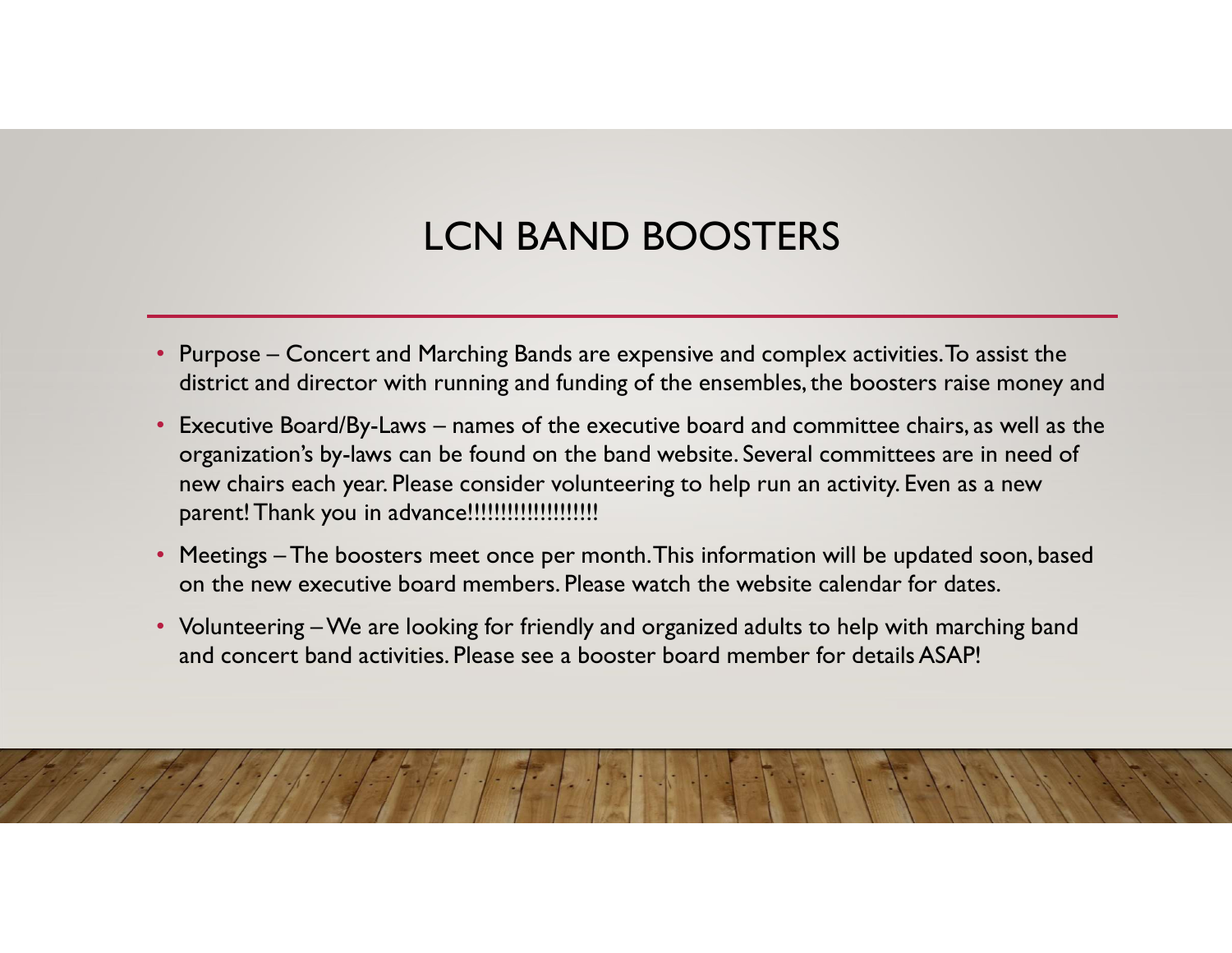# TRAVEL 2023!

- 
- Orlando, Florida Animal Kingdom, Epcot, Disney Springs, Hollywood Studios, Magic Kingdom • Not cheap, but totally worth it! We will do some fundraising (but not likely enough to cover the trip)
- Voluntary
- In end-March/begin-April
- Concert Band Performance & Marching Band parade performance
- TRAVEL 2023!<br>• Orlando, Florida Animal Kingdom, Epcot, Disney Springs, Hollywood Studios, Magic Kingdom<br>• Not cheap, but totally worth it! We will do some fundraising (but not likely enough to cover<br>• the trip)<br>• Volunta 4 to a room)

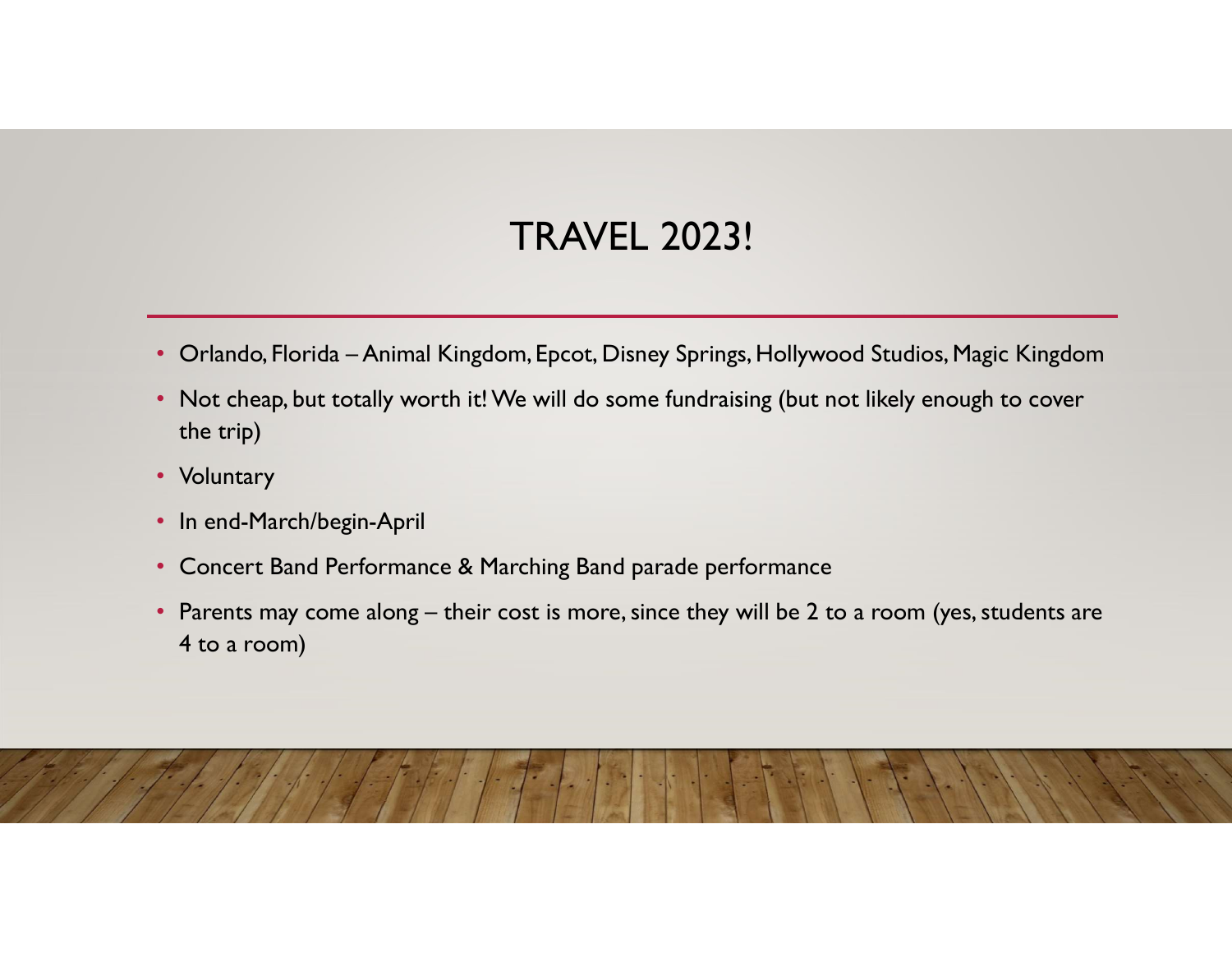#### FUTURE TRAVEL

- Traditionally, we travel every other year.
- Typically, we rotate between New York city and Disney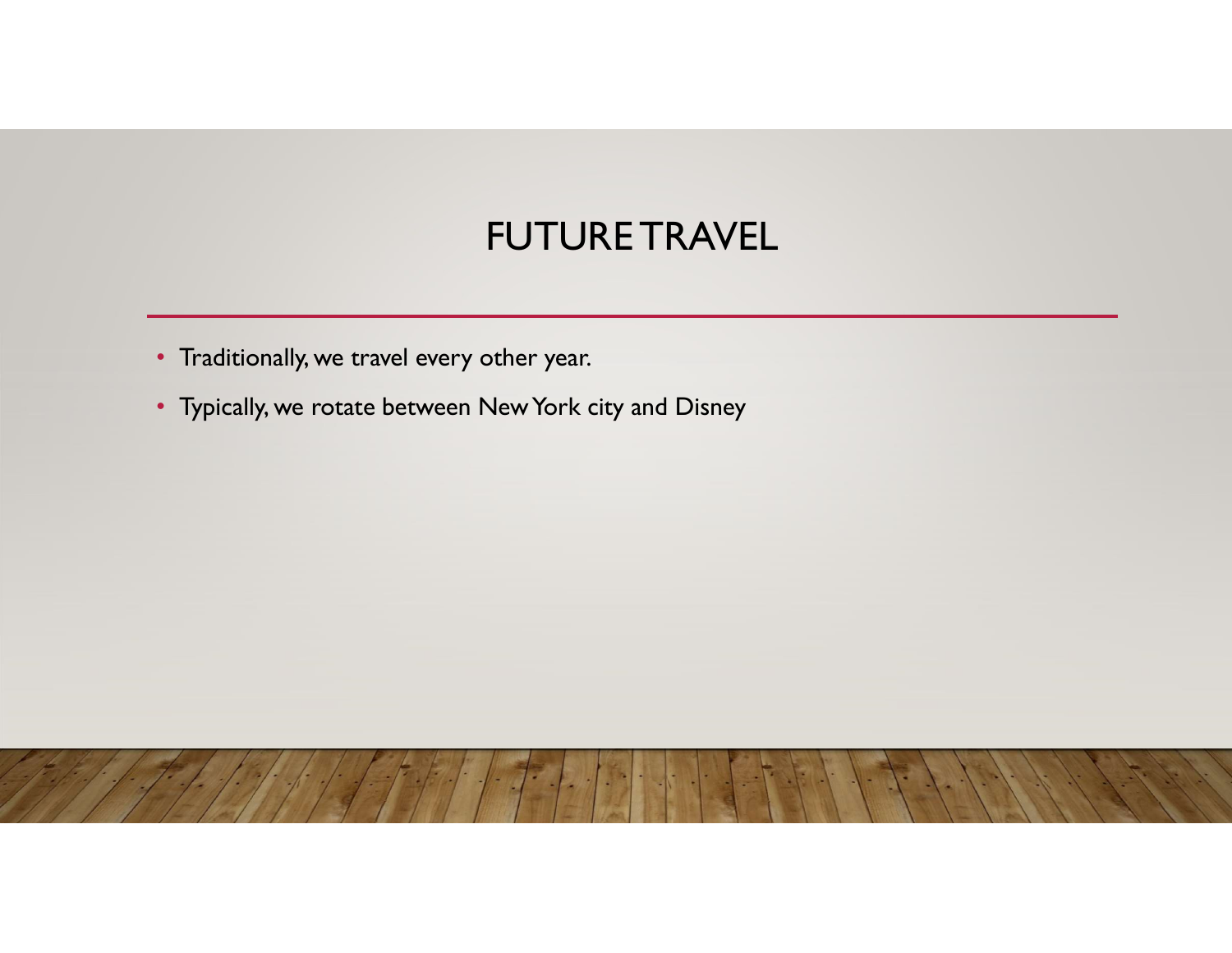#### BAND WEBSITE

#### • www.lcnbands.com

- Home page will have upcoming events and documents.
- Calendar will show dates of events and may have documents attached.
- Booster page has the names of the officers and those in charge of special events. There is also a link for the booster sign-up genius
- Please keep an eye on the website as events approach. This is one of the primary locations you will find information. Other locations will be
	- Parent emails from Mr. Griffith/Mr. O with updates and docs (using the parent email from Powerschool)
	- Weekly emails from the band boosters (sign-up by sending request to lcnbandboosters@gmail.com)
	- Student class Schoology folders
	- Facebook page